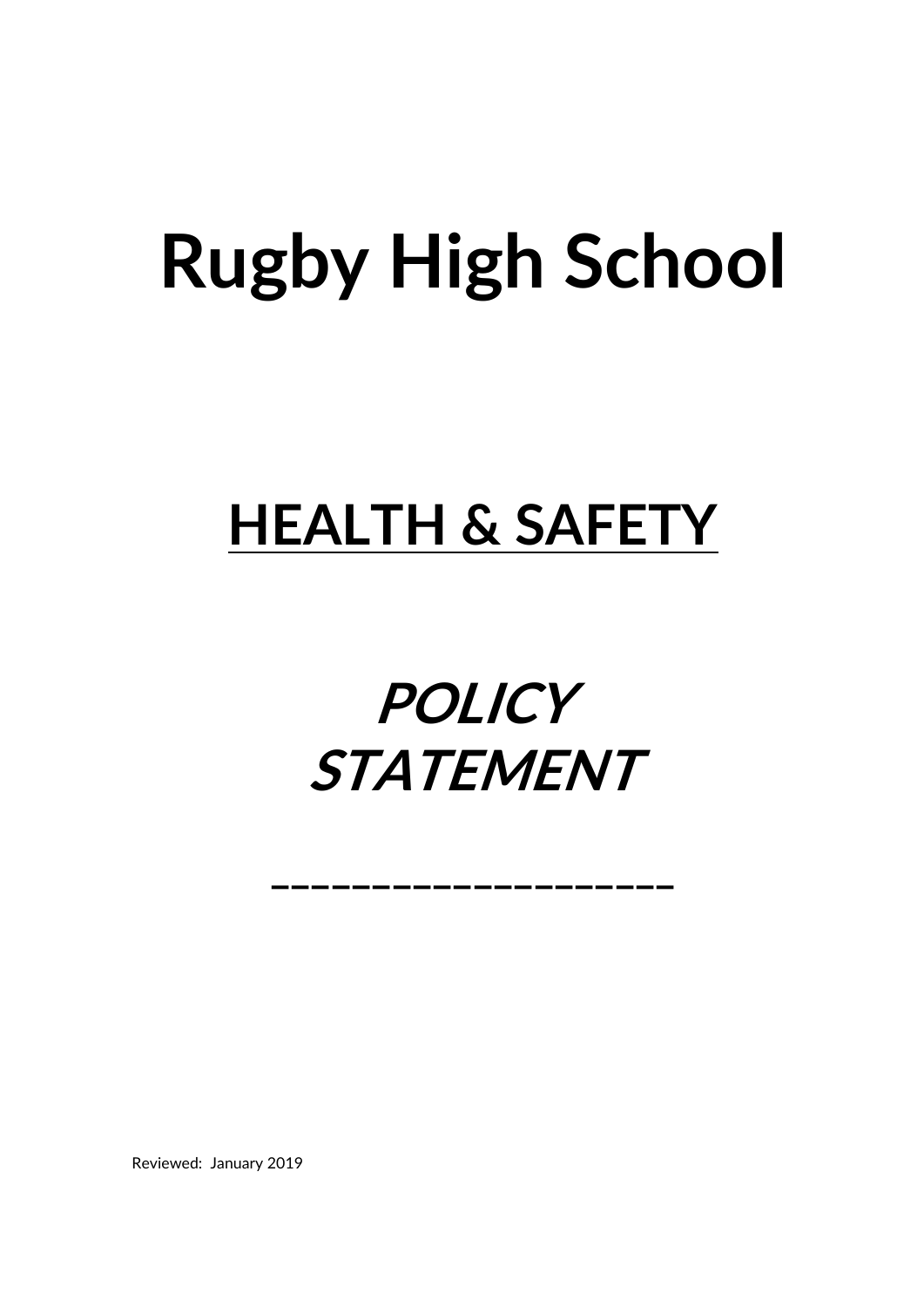#### **Contents:**

#### **Statements**

**1. Health and Safety Policy Statement of Intent**

#### **2. Organisation and Responsibilities for health and safety**

- 2.1 Health and safety roles and responsibilities
- 2.2 Governing Body
- 2.3 Head Teacher
- 2.4 Senior Leadership Team, Deputy Head Teacher, Assistant Heads, Department Heads
- 2.5 Employees

#### **3. Part 3 Arrangements**

- 3.1 Defect Reporting Procedures
- 3.2 Monitoring Arrangements
- 3.3 Information Dissemination Procedure
- 3.4 Accident Reporting
- 3.5 First Aid
- 3.6 Medication
- 3.7 Smoking
- 3.8 Stress and welfare
- 3.9 Fire precautions
- 3.10 Electricity At Work
- 3.11 Control Of Substances Hazardous to Health (COSHH)
- 3.12 Access Equipment
- 3.13 Risk Assessments
- 3.14 Manual Handling
- 3.15 Off Site Activities
- 3.16 Minibuses
- 3.17 Work Experience
- 3.18 PE Equipment
- 3.19 Pond
- 3.20 Sports Pitches / Playing Fields
- 3.21 Contractors and Visitors
- 3.22 Display Screen Equipment (DSE)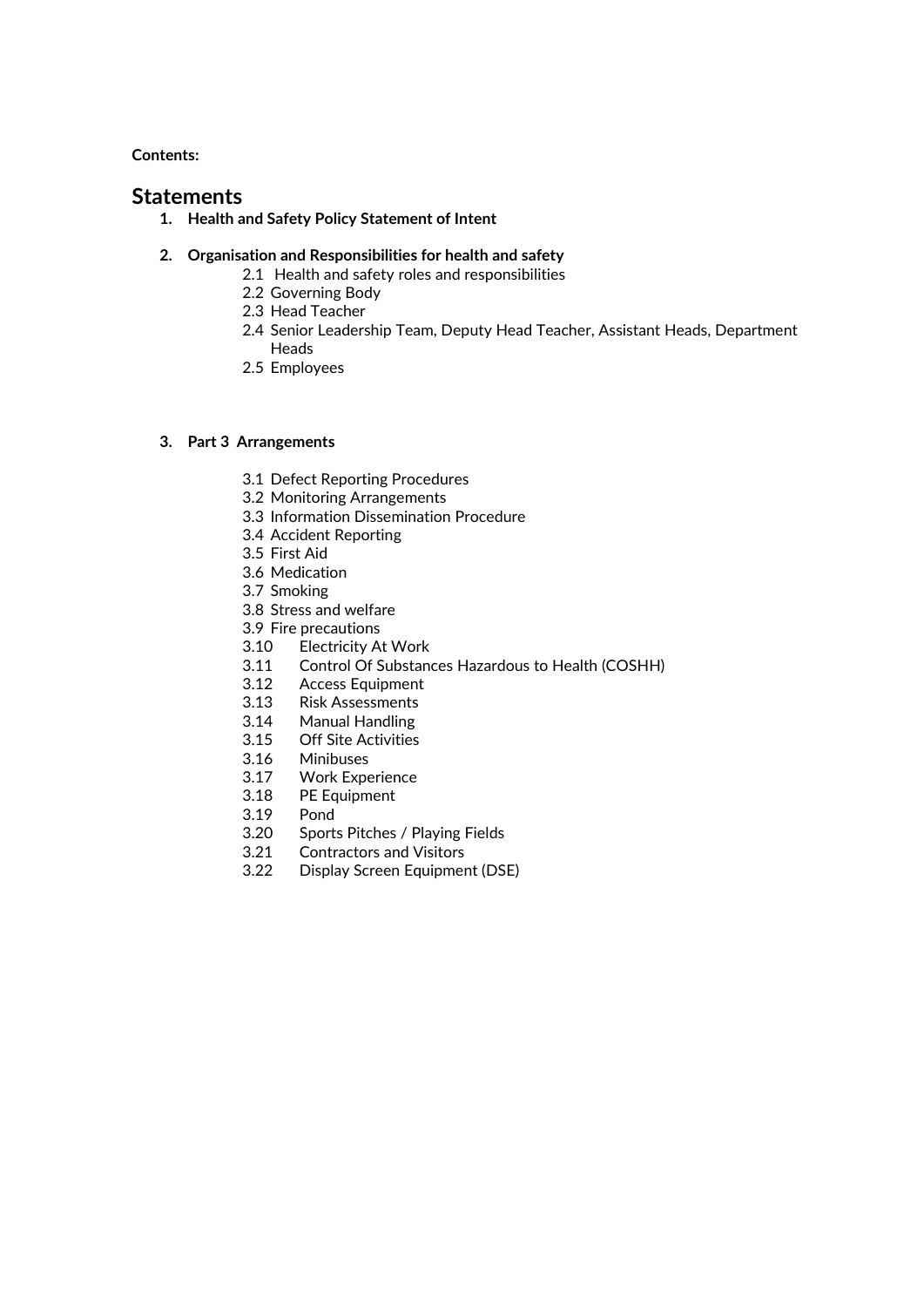#### **1. Health and Safety Policy Statement of Intent**

Within our school we will meet all of the requirements set out in the School Health and Safety Policy. We will demonstrate our commitment to health, safety, welfare and wellbeing by recognising that effective health and safety management is equally as important as our other school objectives.

Through this statement of intent and the implementation of our School Health and Safety Arrangements we will ensure that we are meeting the Policy aims, objectives and requirements. We will actively strive for continual health and safety improvement by complying with the Policy and by working in consultation with managers, employees and other partners. We will achieve this by:

- Considering health and safety within our school planning activities.
- Establishing a proactive and positive health and safety culture.
- **Encouraging ownership and responsibility at all levels.**
- Ensuring that the health and safety related policies are complied with by having school and department specific procedures, documents, safe systems of work and arrangements that ensure the implementation of health and safety locally.
- Assessing and eliminating, reducing or managing the risks that arise out of activities/ processes/ and operations through the risk assessment process.
- Monitoring our school health and safety performance by reviewing arrangements and analysing accident trends to identify areas for improvement.
- Ensuring that health and safety is considered as part of our employee appraisal and supervision process.
- Ensuring that all employees within the school are made aware of this statement of intent and our arrangements.

…………………………… …………………… Signature & Date Signature & Date Signature & Date Signature & Date Name Name

This statement of policy will be kept under review and any amendments made to it will be brought to the notice of Governors and School employees are the notice of the Head Teacher Head Teacher (All School employees) and the set of the set of the set of the set of the set of the set of the set of the set of the set of

This statement of policy will be kept under review and any amendments made to it will be brought to the notice of all School employees.

#### **a. Location of the Policy**

The school's policy, with other health and safety information, shall be kept in the health and safety folders located in the School Business Manager's Office.

The school will tell all members of staff about this information, its location and contents, except for personal and/or confidential matters which will be held by the Headteacher.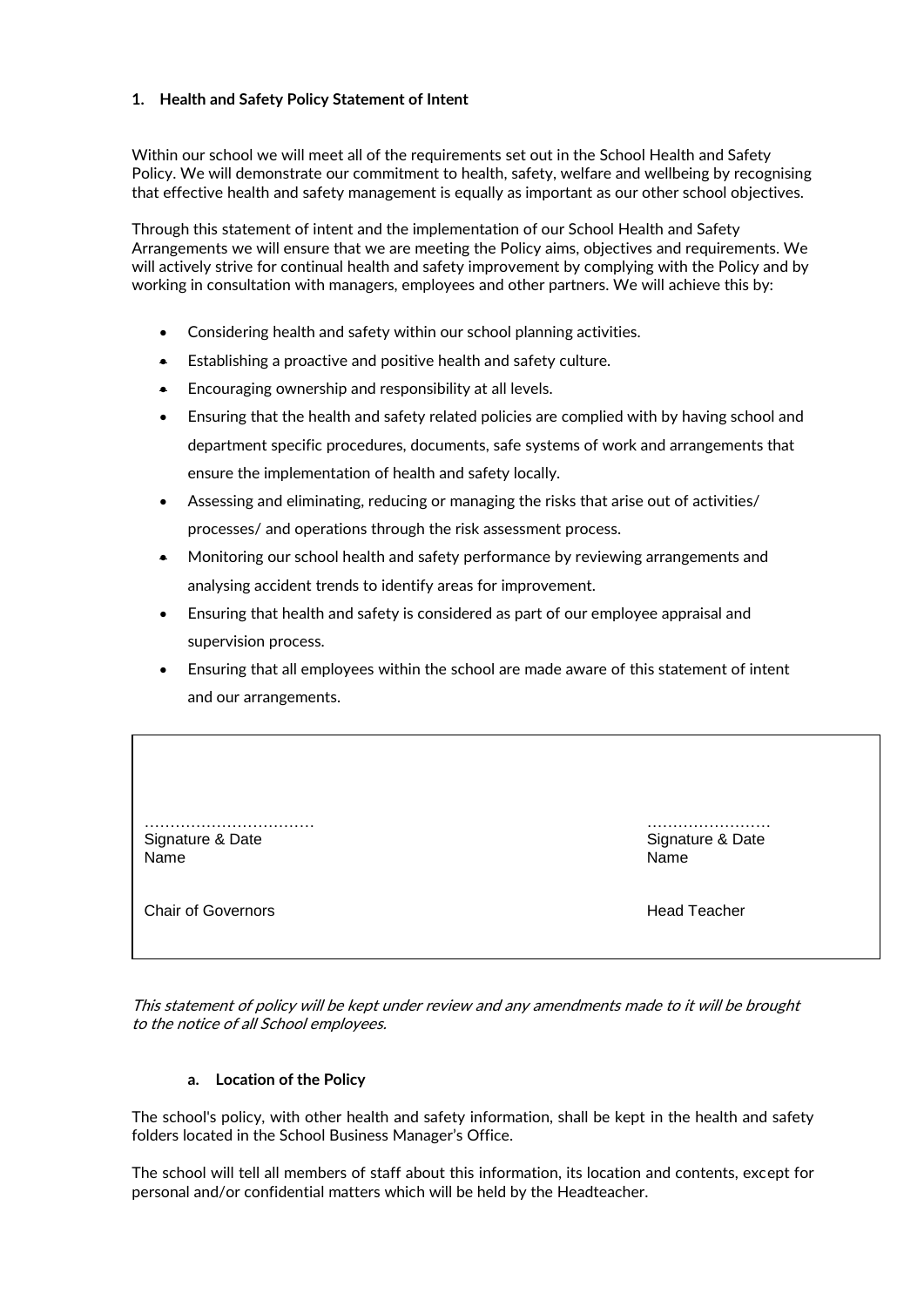#### **PART 2 RESPONSIBILITIES / ORGANISATION**

The Health and Safety at Work Act 1974 and accompanying legislation states that employers, persons in charge of premises and employees all have specific health and safety duties and responsibilities. This section details these specific health and safety roles and responsibilities and assigns them to the appropriate posts and functions.

#### **2.1 Health & Safety roles and responsibilities**

Successful health and safety management depends on a systematic approach throughout the school so that health and safety becomes fully integrated with all other aspects of school management. A proactive health and safety culture will require strategic leadership from the Governing Body and Head Teacher with support from all staff.

This policy assigns roles and responsibilities to the School post holders as specified below:

#### **2.2 Chair of Governors and Governing Body**

The Chair of Governors and Governing Body has overall responsibility throughout the School for implementing and achieving the objectives of the health and safety policy; and the preservation, development, promotion and maintenance of the School's health and safety management system. Health and safety matters will be considered within the school's decision making process (as set out within the School's policies and procedures, and any statutory provisions set out in legislation).

The Governing Body will delegate much of the day-to-day health and safety monitoring, reviewing and auditing of health and safety to the Head Teacher. In addition the Governing Body will conduct Health and Safety Audits in its own right.

The Governing Body will personally respond to any legal notice received by the HSE or other enforcing body.

The Governing Body is responsible for applying health and safety legislation; and making decisions that conform to legislation and other recognised health and safety standards and good practice. The Governing Body has collective health and safety responsibilities. Individually they will ensure that this health and safety policy is applied effectively within any areas that they have particular responsibility for. Therefore they are responsible for preserving, developing, promoting and maintaining the School's health and safety management system.

The Governing Body will ensure that adequate resources are made available to implement successful health and safety management and to conform to all relevant health and safety statutes. Therefore, health and safety matters will be considered and accounted for when making managerial decisions.

#### **2.3 Head Teacher**

The Head Teacher has been appointed by the Governing Body as the responsible person for Health and Safety within the School. The Head Teacher will promote the adequate and proper consideration of health and safety to senior managers and employees within the School.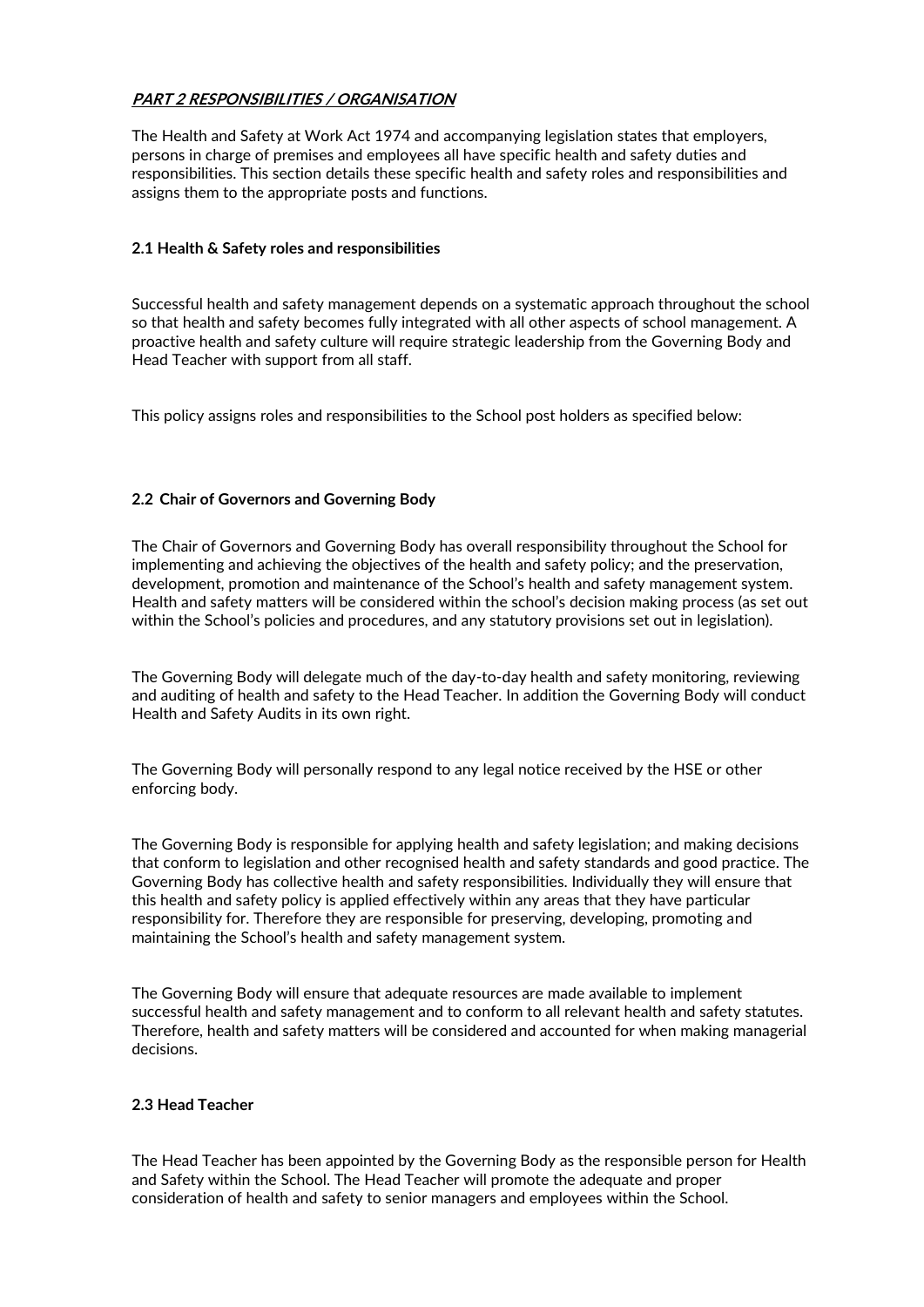The Head Teacher will present a report to the Governing Body on the health and safety performance of the School, which will include:

- Accident statistics
- Setting performance related targets and objectives
- Measuring health and safety performance
- Provision of an effective Health and Safety process
- Monitoring of Health and Safety to include:
	- o Auditing
	- o Inspection
	- o Accident recording and investigation
	- o Review of performance
	- $\circ$  Training

#### **Under the direction of the Governing Body, the Head Teacher will:**

- 1. Ensure that satisfactory health and safety standards are maintained through effective management and risk assessment processes;
- 2. Ensure that when making decision/arranging new projects for the school, health, safety, welfare and wellbeing issues are considered and dealt with fully;
- 3. Ensure that adequate health and safety communication channels exist within their area of control;
- 4. Ensure that adequate resources are provided to maintain health, safety and welfare, and manage these resources on a risk priority basis;
- 5. Work proactively to promote a positive safety culture;
- 6. Ensure that procedures exist and are effectively implemented to identify and provide the information, instruction, training and supervision needed to ensure health and safety;
- 7. Seek to proactively develop and improve Health and Safety within their area of responsibility;
- 8. Ensure procedures are in place for the reporting and recording of accidents and incidents, and near miss investigation and taking appropriate action to prevent recurrence within the statutory time scales;
- 9. Review and monitor accidents and incident statistics to identify trends and areas of high risk. Provide support and resources to ensure adequate controls are put in place to prevent recurrence, and to ensure continual health, safety and wellbeing improvement;
- 10. Ensure that their employees understand and accept their individual responsibilities regarding health and safety and are adequately trained to carry out their responsibilities;
- 11. In conjunction with Senior Leadership Team/ health and safety representatives, monitor and review the health and safety targets and priorities in line with the overall school objectives; and ensure the provision of adequate resources to achieve compliance;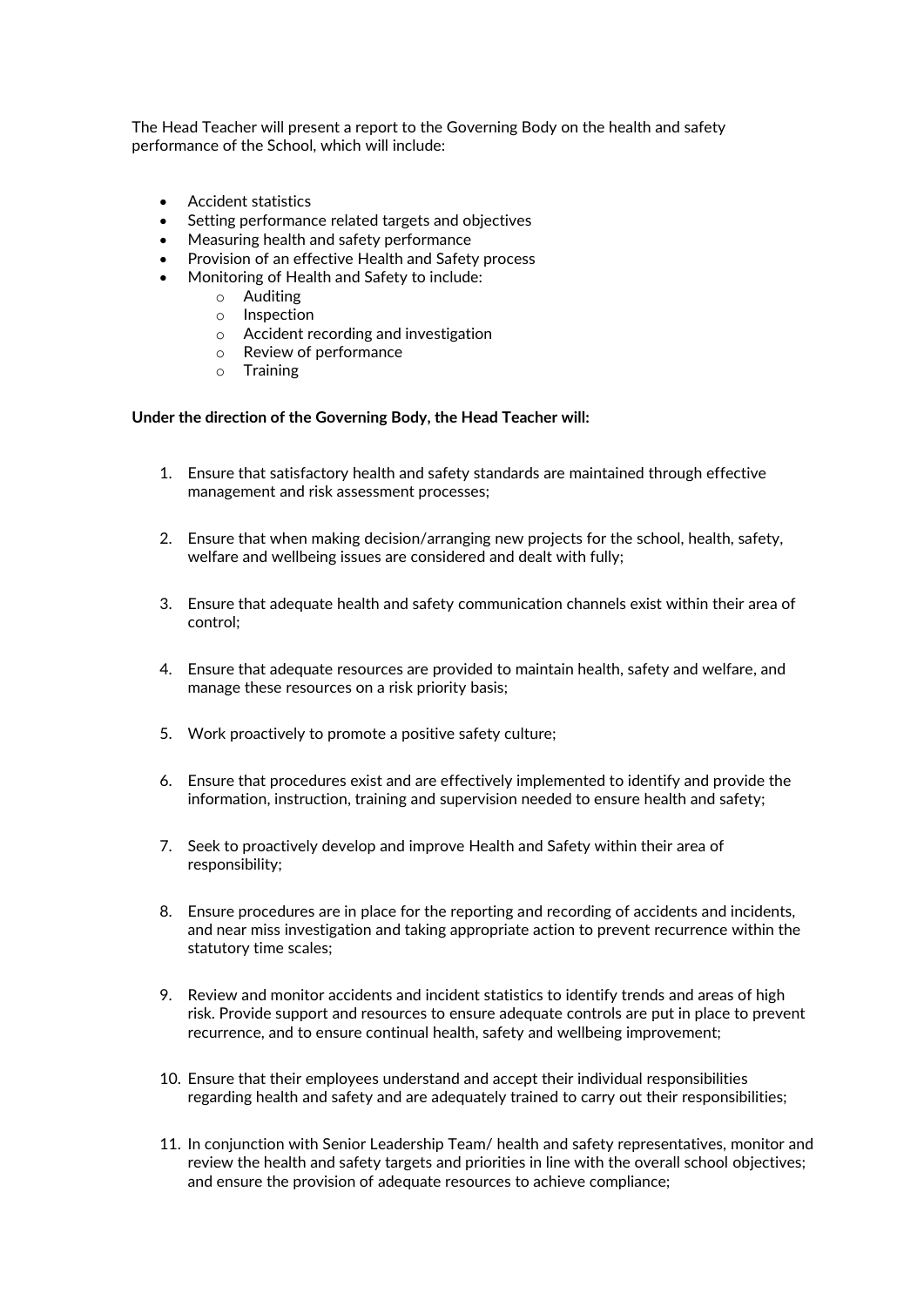- 12. Ensure that health and safety arrangements and performance are formally evaluated, monitored and reviewed at least on an annual basis;
- 13. Ensure that the Governing Body is consulted, along with employees' representatives, and that professional health and safety advice is sought, prior to changes in accommodation and working practices;
- 14. Ensure that the Governing Body is informed of any breach of health and safety statutory requirements; and immediately when there is Health and Safety Executive (HSE) involvement;
- 15. Ensure that safe systems of work are fully discussed, recorded, implemented and reviewed with the appropriate employees concerning:
	- Current work activities
	- Planning new activities, methods of work etc.
	- Design/acquisition of new buildings, plant and equipment
- 16. Ensure that informal tours of the workplace are carried out to proactively identify good and poor health and safety performance. This will demonstrate visible management commitment to health and safety within the school..
- 17. Ensure that a formalised workplace inspection regime is in place to identify hazards and to take appropriate action;
- 18. Ensure that contractors receive an induction to the premises/ area they are working, including emergency evacuation. This will provide the contractors with information/ awareness of the hazards within the area of work, action to be taken, and the monitoring of their activities;
- 19. Ensure consultation takes place between managers from other employers, organisations and appropriate employees' safety representatives, when sharing premises;
- 20. Consult and seek advice where necessary; and
- 21. Provide clear leadership on health and safety and set a personal example.

#### **2.4 Senior Leadership Team, Deputy Head Teacher, Assistant Heads, Department Heads**

All managers are responsible for managing health and safety in their area of responsibility. Departmental policies will specify the roles and responsibilities required by managers to ensure legal compliance and best practice. They will:

- 1 Comply with the school health and safety policies and relevant departmental policies;
- 2 Ensure that risk assessments are undertaken for work activities/ processes/ and operations;
- 3 Eliminate the risk or reduce to the lowest possible level by managing the risk effectively;
- 4 Ensure that all employees are familiar with the relevant risk assessment findings, control measures, safe systems of work, and local arrangements;
- 5 Set up and maintain safe, healthy working conditions;
- 6 Provide all new starters with a health and safety induction;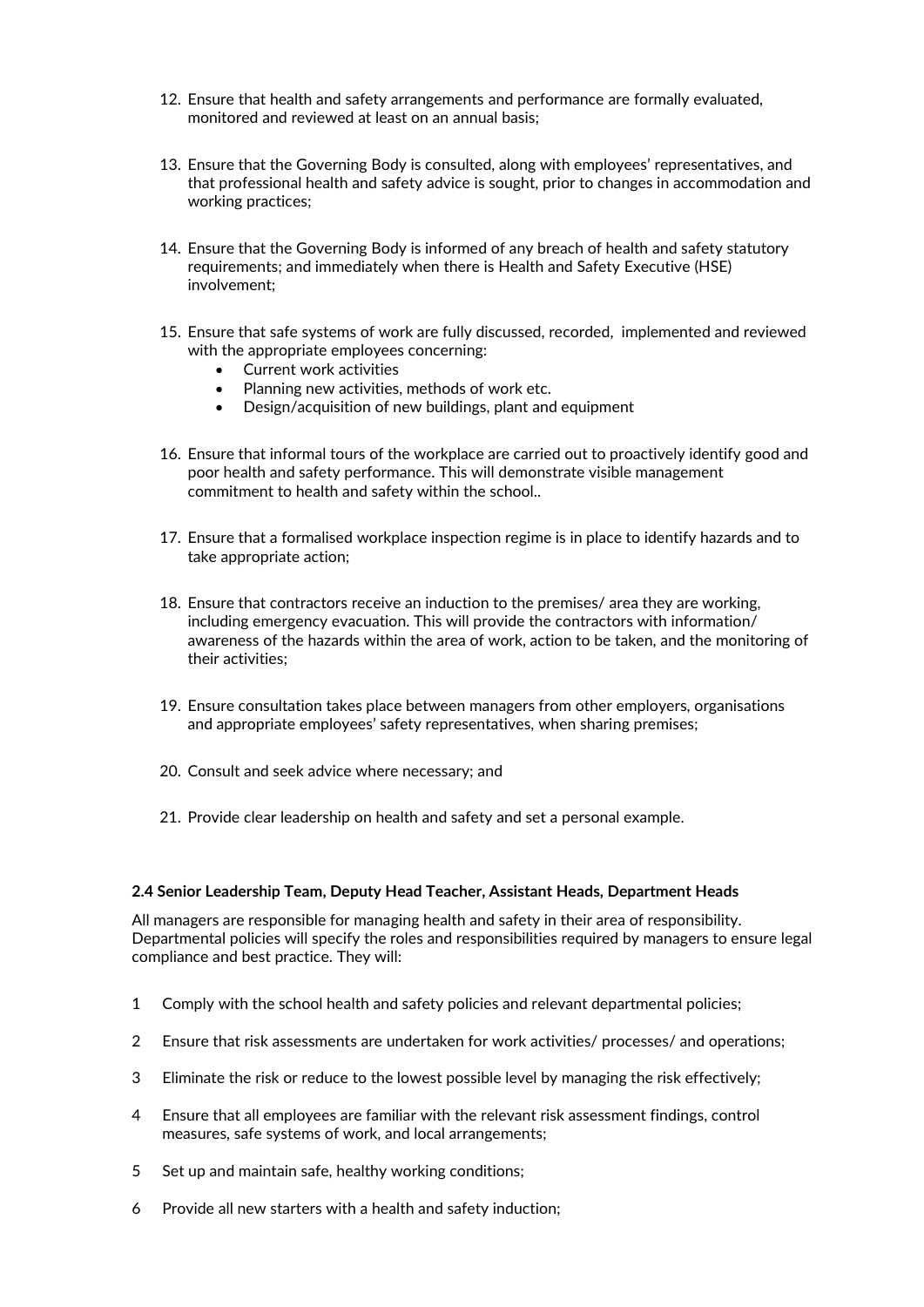- 7 Audit and monitor safe working practices and procedures;
- 8 Ensure that procedures and training programmes are set up and maintained for all employees;
- 9 When designing, buying and using new plant and equipment ensure that health, safety and wellbeing is considered as part of the risk assessment process;
- 10 Ensure that new, reviewed or changed processes and services are assessed for risks before they are put into practice;
- 11 Ensure that accidents, incidents and near misses are reported and investigated, where necessary, so that appropriate action can be taken to prevent a recurrence;
- 12 Ensure that contractors and other people's activities (for example, employees from other schools) are monitored;
- 13 Ensure that all employees, including safety representatives, are able to carry out their responsibilities, and encourage them to work with managers to promote an attitude of safe working across the School;
- 14 Ensure that a formalised workplace inspections regime is in place to identify hazards and to take appropriate action;
- 15 Ensure that contractors receive an induction to the premise/ area in which they are working. This will provide the contractors with information/ awareness of the hazards within the area of work, action to be taken, and the monitoring of their activities;
- 16 Ensure consultation takes place between, other organisations and appropriate employees' safety representatives, when sharing premises.

#### **2.5 Employees**

Definition: All School employees will include students, volunteers, agency workers and contract workers, for the terms and reference of this policy.

All employees, including those with managerial responsibilities, have an important role to play in effective health and safety management. All employees have a responsibility to:

- 1 Take reasonable care, while at work, to ensure that they do not endanger either themselves or anyone else who might be affected by their actions or omissions.
- 2 Co-operate with their employer or other person in respect of their health and safety duties and follow all instructions (written and verbal) to protect their own and other people's health and safety.
- 3 Not misuse or interfere with any safety equipment and/or protective clothing provided and avoid improvisation in any form, which could create unnecessary risks to health and safety.
- 4 Ensure that plant and equipment is in a safe condition, before use and acquaint themselves with all relevant processes, materials and substances and use as advised. Report any defects, loss or damage to their manager.
- 5 Be aware of their capabilities and competence, both physically and mentally and inform a manager if they feel unable to continue with their duties.
- 6 Behave appropriately at all times in the workplace and not get involved in any horseplay.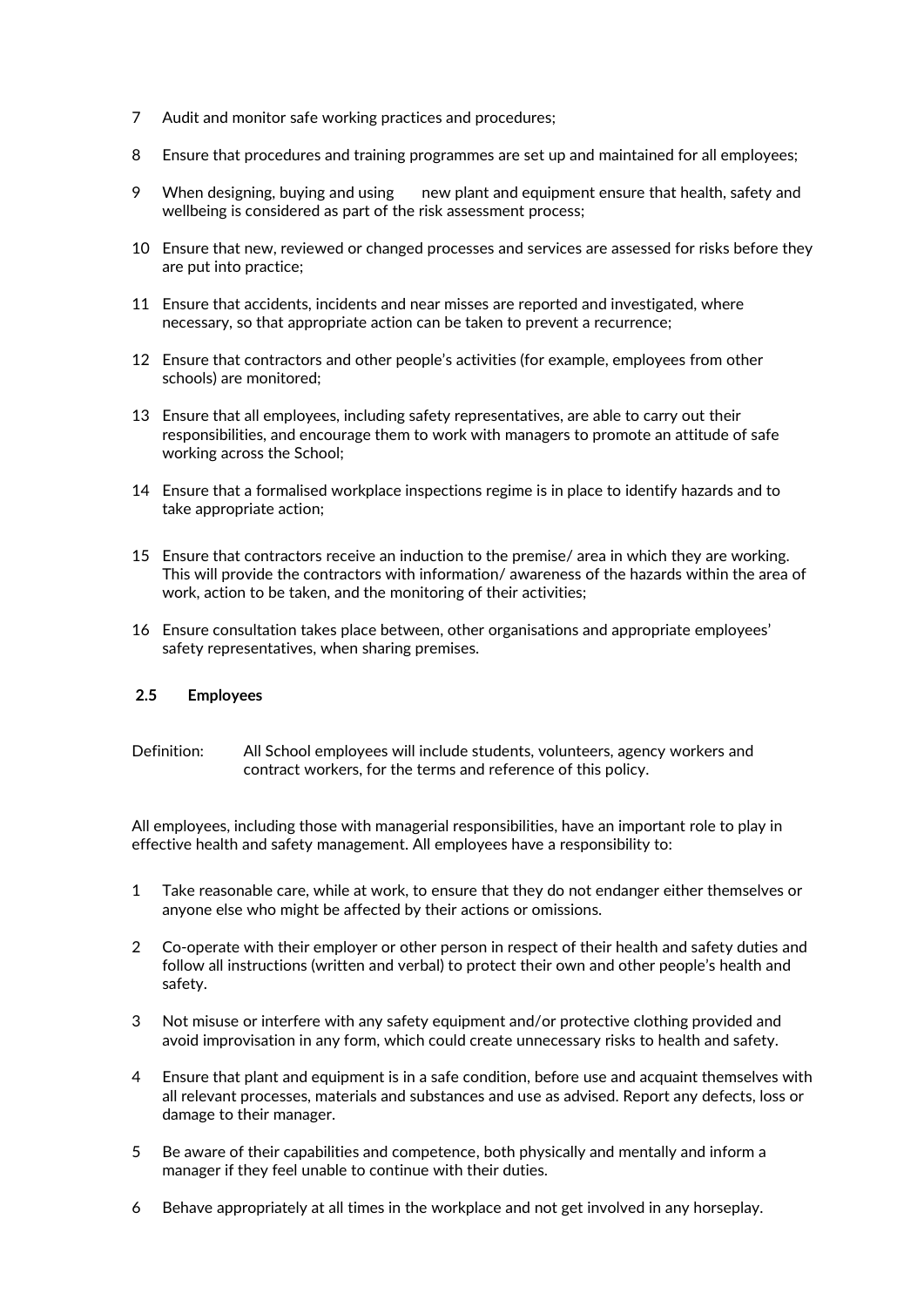- 7 Avoid taking short cuts or changing work activities, which could create unnecessary risks to their health and safety. Use all safety equipment and/or personal protective equipment that is provided.
- 8 Report all accidents, incidents (including incidents of violence, diseases and dangerous occurrence), near misses, as well as unsafe methods of work, unsafe conditions/tools/ plant/ equipment/ premises/ appliances/ practices, and concerns about health, safety or wellbeing to their manager, even if an injury was not sustained.
- 9 Be familiar with any health and safety policies, procedures, risk assessments or any other health and safety documentation, applicable to them and their work. Follow all instructions therein (whether verbal or written).
- 10 Be appropriately dressed for their working environment and activity.
- 11 Be aware of the First Aid provision at their workplace and understand the fire/emergency evacuation and fire prevention procedures, position of fire alarms and equipment and participate in drills as required.
- 12 Take part in health and safety training and development as necessary.
- 13 Take part in health surveillance programmes, as required.
- 14 Set a good personal example in respect of health and safety.
- 15 Make suggestions to improve health and safety.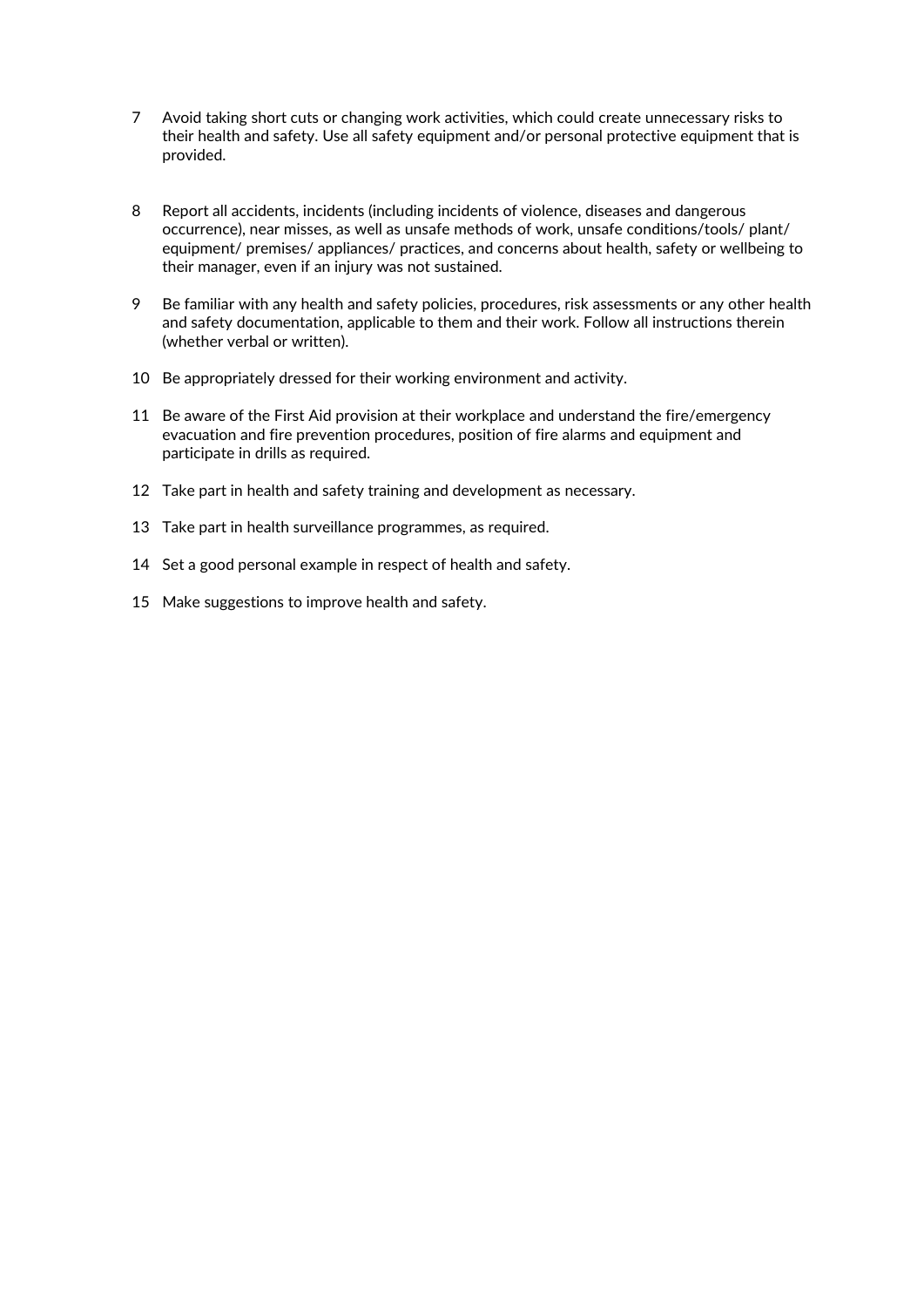#### **PART 3 ARRANGEMENTS**

The arrangements and procedures laid down in this section of this Safety Policy have been devised in order to assist those responsible to meet their duties as laid down in the preceding section (Section 2 – Responsibilities / Organisation). The Health and Safety Manual contains details of other arrangements, and is an extension to this part of our policy document.

#### **3.1 HEALTH AND SAFETY DEFECTS REPORTING PROCEDURE**

The Governing body will ensure that regular reports of accidents and dangerous occurrences are provided by the Headteacher and that any necessary alterations to working practices and procedures are implemented.

The arrangements for reporting defects on a day to day basis are set out in this section.

- 3.1.1 Any member of the school staff who discovers any defect shall report it either through the email system; [caretaker@rugbyhighschool.co.uk.](mailto:caretaker@rugbyhighschool.co.uk)
- 3.1.2 The report shall then be acted on by the Caretaker who is responsible to the School Business Manager.
- 3.1.3 The person responsible (Business Manager) will take the necessary steps to:
	- a) have the defect rectified, within a reasonable period of time, and record the details on the system.
	- b) remove the hazard or reduce the risk of injury to an acceptable level, pending corrective action including if necessary informing staff and pupils of the hazard and/or taking the equipment/area concerned out of use.
- 3.1.4 If the defect is likely to affect the 'normal' running of the school, the School Business Manager will inform the Headteacher who shall inform the EFA and Governing Body.
- 3.1.5 Once the defect has been repaired/item taken back into use, the date that this occurs shall be entered on the system.
- 3.1.6 In order to monitor the action that has been taken and / or any delays in work being carried out, the defects register shall be checked weekly by the School Business Manager and a report produced for the Governors' Finance and Premises Standing Committee Meetings, at which recent defects should be identified and outstanding works discussed.

#### **3.2 MONITORING ARRANGEMENTS**

- 3.2.1 The Governing Body recognise the importance of monitoring health and safety matters. Monitoring will be carried out in a number of ways:
	- (a) The Governors will be provided with regular reports on:
		- accidents/incidents
		- results of internal or external health and safety inspections
		- maintenance reports
		- complaints, hazards and defects reports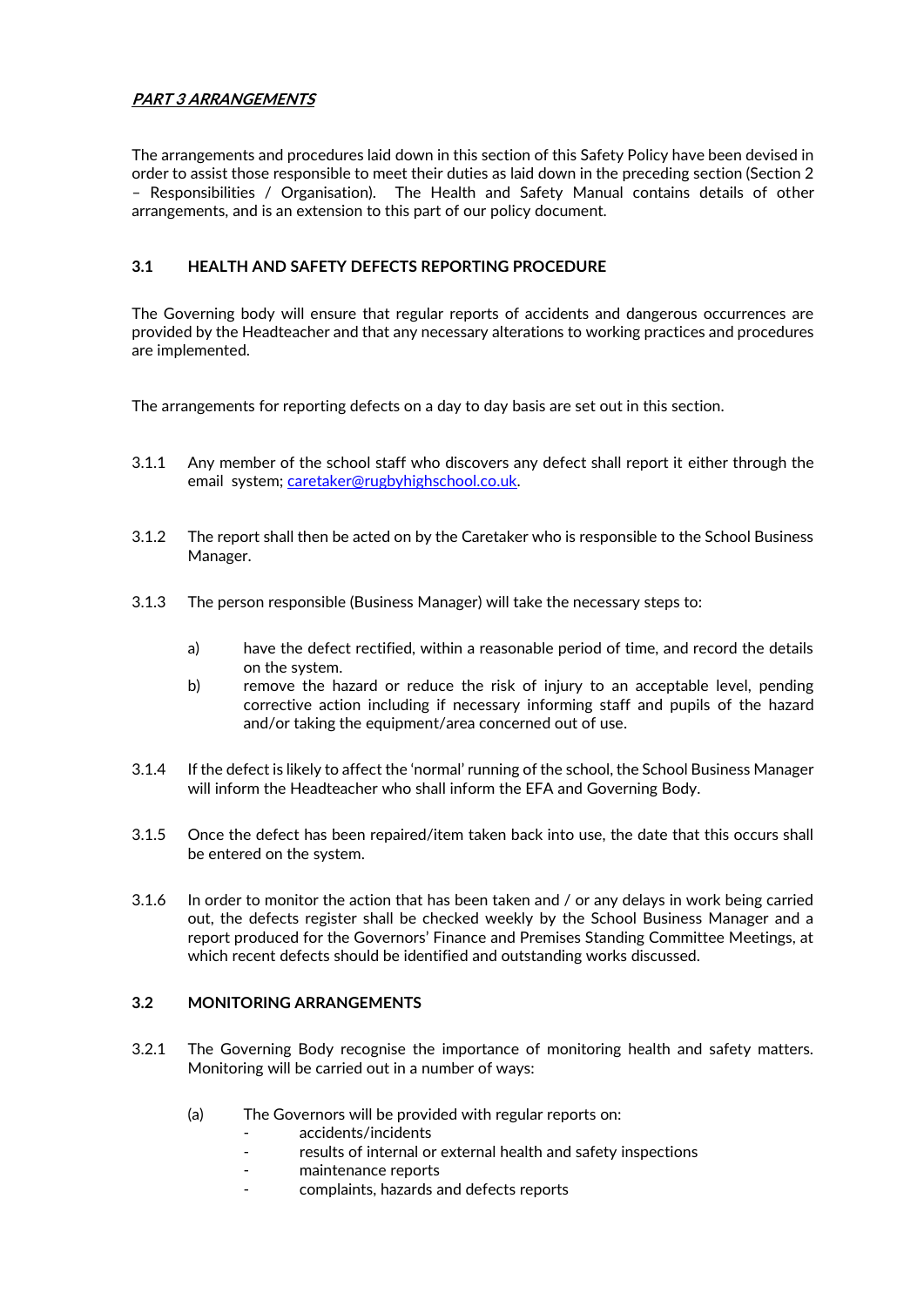- reviews of any procedures carried out by the Headteacher/School Business Manager/Department Heads
- 3.2.2 The Governors and Headteacher will ensure that all reasonable inspection facilities and information are provided on request, Inspectors of the Health and Safety Executive (HSE) and any other bona fide health and safety officials.

#### **3.3 HEALTH AND SAFETY INFORMATION DISSEMINATION PROCEDURE**

Information and instructions on health and safety matters are available / given to Teachers / Nonteaching staff / pupils and visitors as follows:

#### 3.3.1 Staff

- (a) Staff members receive a copy of the Health and Safety Policy on induction and have signed a form to indicate that they have received and read those documents which relate to themselves and their work.
- (b) All documentation referred to in (a) above is kept in the staff room, is available in the shared area of the schools filing system and on the website.
- (c) The caretaker will provide or arrange for "Toolbox talks" and training as required by staff.

The only exception to this is where information is better kept at department/subject area level. In this case staff involved shall be informed of its location and the information shall be kept on annex files. The master file will include a note on the content and location of annex files.

(d) New documentation arriving will be copied. The original will be held on file and the copy circulated to appropriate staff. Staff will be required to sign a form to indicate that they have read the document concerned. After circulation the document will be put in the health and safety folders referred to in (b) above. The circulation form will be kept on file with the document.

#### 3.3.2 Students

It will be the responsibility of Teachers to ensure that students are made aware of existing and new health and safety information.

#### 3.3.3 Visitors / Contractors

The Headteacher / School Business Manager shall ensure that visitors and contractors are informed of any health and safety arrangements which may affect them during their visit (including any Asbestos on site).

#### **3.4 ACCIDENT REPORTING AND MONITORING PROCEDURES.**

All accidents, serious or minor that occur in the conduct of the school's activities should be recorded on the school accident form and reported to the HSE as required by RIDDOR. All near misses should also be recorded. Where necessary, parents / guardians or other persons should be notified of the accident.

In all cases the School Business Manager will review the cause of the accident and if remedial work is required this will be recorded through the defect procedure to log the work.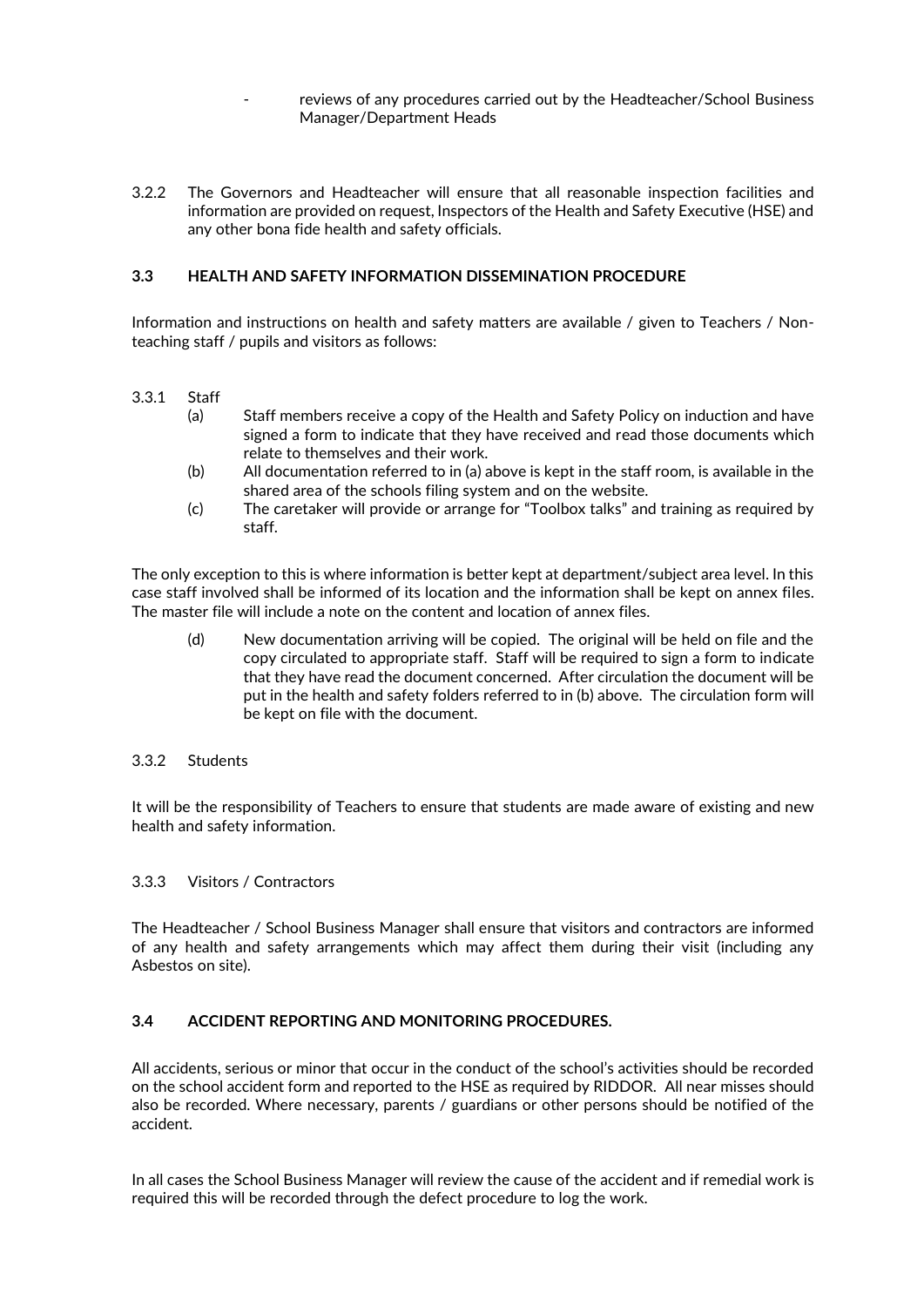#### **3.5 FIRST AID**

The Headteacher is responsible for ensuring that there are adequate numbers of staff trained to administer first aid and act as appointed persons. Training courses must be approved by the Health & Safety Executive (HSE).

Further details are included in the First Aid Policy.

#### **3.6 MEDICATION**

There exists a separate Medical Policy which covers all aspects of medication.

#### **3.7 SMOKING**

There is a No Smoking policy throughout the school premises.

#### **3.8 STRESS / WELFARE**

There is a separate Stress at Work policy: copies available from the Headteacher's PA or downloadable from the school website.

#### **3.9 FIRE PRECAUTIONS**

In the event of an emergency, the instructions displayed in the classrooms or offices must be followed. Any evacuation must occur in silence. It may be necessary to issue instructions as the evacuation takes place; therefore any unnecessary noise may detract from a safe and speedy evacuation. The evacuation point is on the field at the rear of the school. Designated staff or in their absence, designated deputies will take registers.

All fire safety equipment will be tested /serviced by reputable companies annually. Fire alarm tests will be organised weekly by the School Business Manager in conjunction with the Caretaker. The tests will be carried out from a different point each week and recorded.

Fire evacuation drills and tests will be conducted as defined in the schedule in Appendix 1.

A fire risk assessment has been completed and is located in Caretaker's office.

#### **3.10 ELECTRICITY AT WORK**

Portable appliances are contracted to be P.A.T. tested annually. P.A.T registers will be held by the School Business Manager.

Ad hoc equipment arriving in the school will be tested before being used on the premises by the School Business Manager.

The services of a qualified electrician are engaged for all electrical work other than minor work, e.g. changing light bulbs.

Stage lighting will be inspected annually

#### **3.11 C.O.S.H.H (Control of substances hazardous to health)**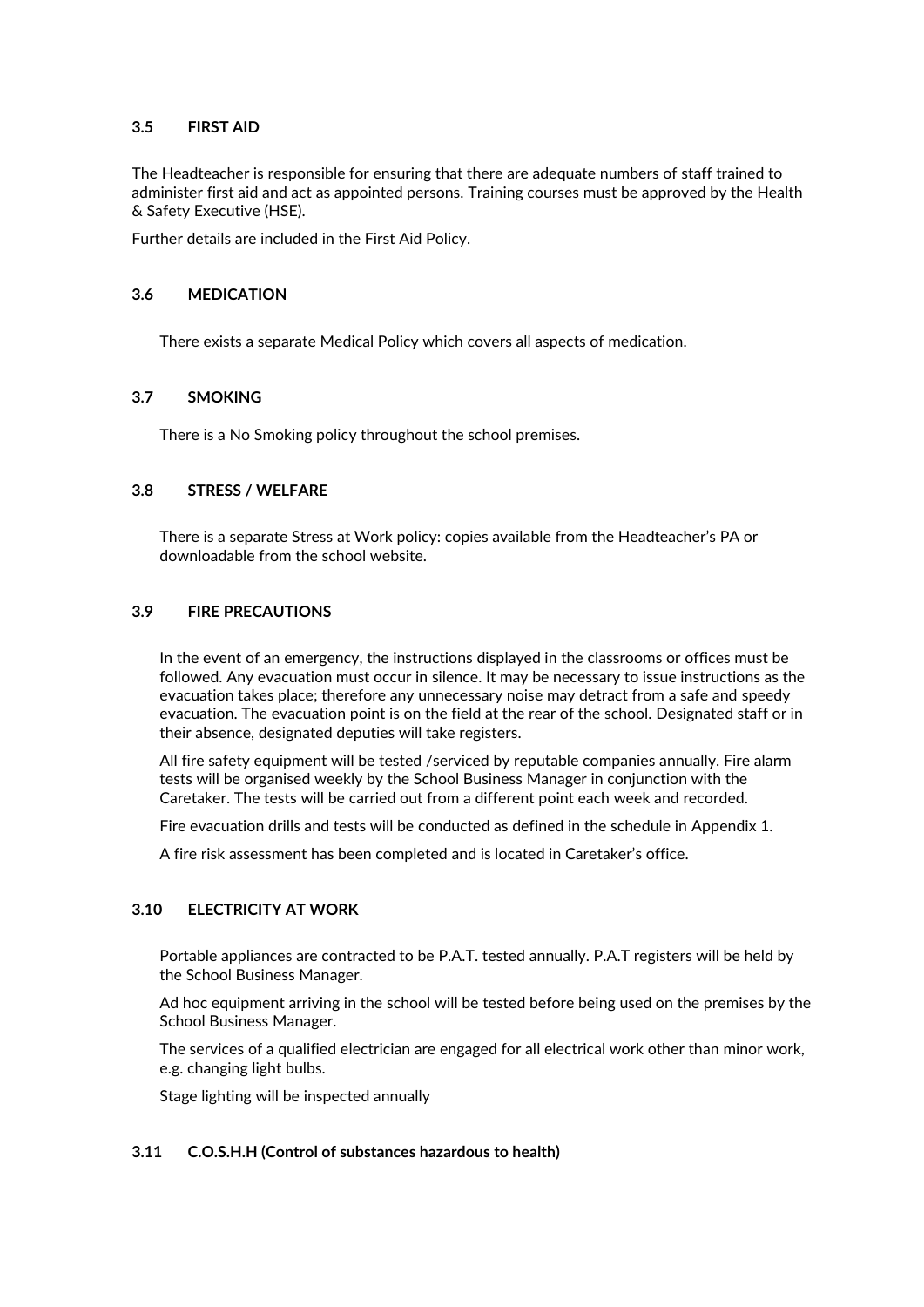The use of less hazardous substances is encouraged where possible. Heads of Departments where applicable will maintain a file of C.O.S.H.H. data sheets. All COSHH purchases are carried out through a central point and staff must not bring in products from home. Copies will be made available to the School Business Manager who will maintain a master file for the school. All staff have been made aware of hazardous substances in order to identify COSHH substances. Relevant staff have been provided with and advised on the use of Personal Protective Equipment. Unwanted or spilt waste is disposed of appropriately.

#### **3.12 ACCESS EQUIPMENT**

Heads of Departments will assess the need for access equipment within their departments and where necessary carry out a risk assessment before allowing any steps or ladders to be used by their staff. All access equipment must be checked before use. The School Business Manager will ensure that all access equipment in use in the school is inspected annually and undertake any remedial action that is required. Working at heights training will be arranged for all staff using ladders. Staff should be advised on appropriate footwear.

#### **3.13 RISK ASSESSMENTS**

The school recognises the need to carry out and share all risk assessments. Every department head will undertake risk assessments for their specific areas covering all foreseeable hazards. These assessments will be reviewed annually. Copies of all risk assessments for the school will be kept in a master folder by the School Business Manager. Each department will also keep their own set.

Risk assessments for expectant mothers will be undertaken as soon as the Personnel Manager is advised of the pregnancy.

Every Off-Site visit / trip must be risk assessed by the lead member of staff (see 3.15 below).

#### **3.14 MANUAL HANDLING**

Every department head will undertake risk assessments for their specific areas where any manual handling is likely to take place. The school will provide periodic training on manual handling as necessary.

#### **3.15 EDUCATIONAL VISITS / OFF SITE ACTIVITIES**

All off-site activities must be authorised by the Headteacher before any commitments are entered into. Governors' approval is needed for residential visits.

The Headteacher has been designated the school's Educational Visits Coordinator (EVC) assisted by an Administrative Support Assistant.

All Off-Site Activities must comply with the school's Off-Site Activities Policy. Copies of the Off-Site Activities Policy are available, in the staff handbook and on the website.

#### **3.16 MINIBUSES**

Please refer to the School Minibus Policy.

#### **3.17 WORK EXPERIENCE PUPILS**